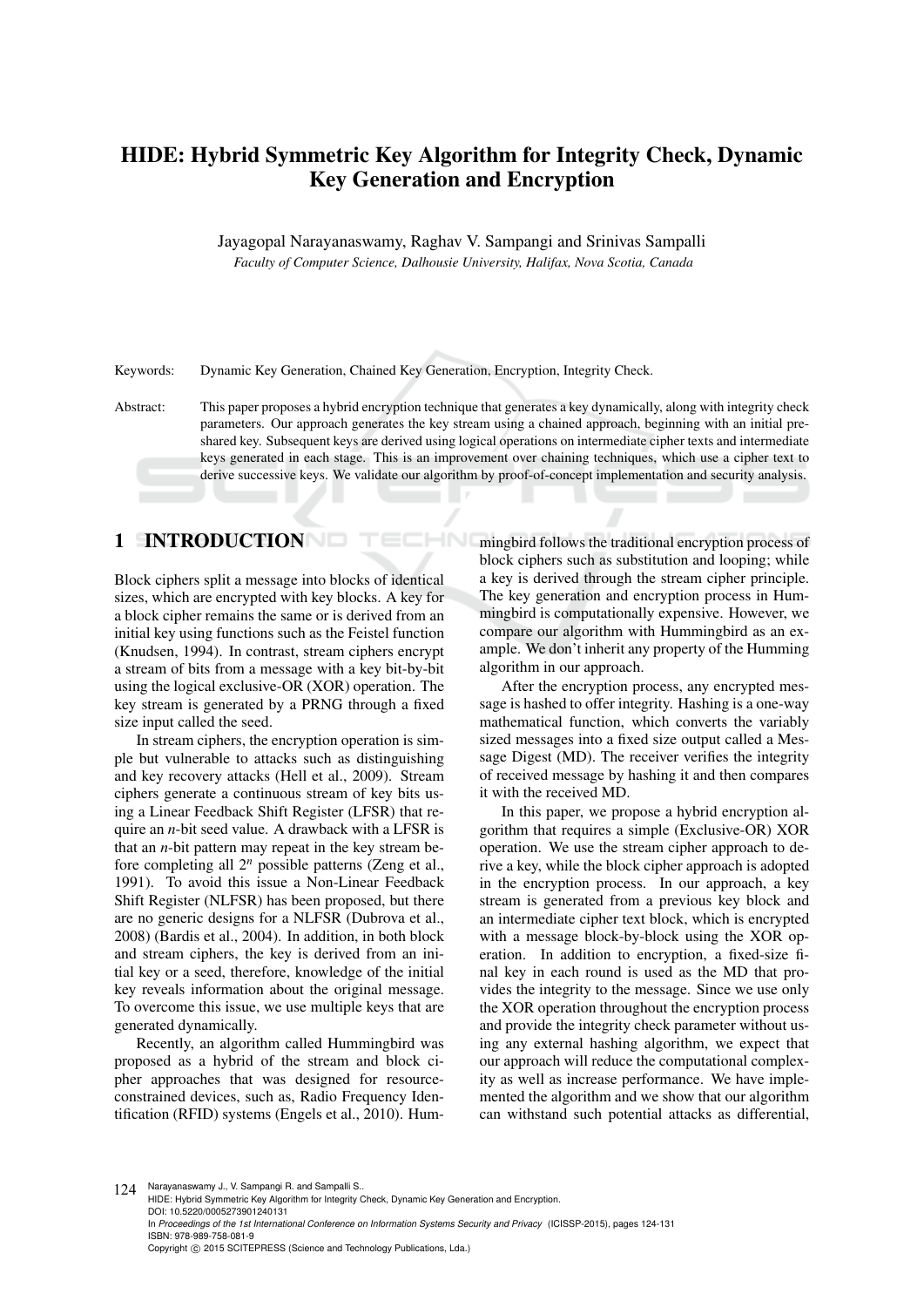known cipher text, known plain text, distinguishing and key recovery attacks. We also conducted standard security analysis tests (such as, entropy analysis, periodicity check, frequency test, poker test, run test, serial test etc.) and have included the results in the security analysis section.

## 2 BACKGROUND AND LITERATURE REVIEW

In stream ciphers, an LFSR plays an important role in the generation of a key stream. One possible implementation of a Pseudo Random Number Generator (PRNG) is using an LFSR. An LFSR can be constructed by the consecutive assembly of shift registers. An *n*-bit LFSR produces a continuous bit stream from an n-bit seed. One of the drawbacks of an LFSR is that it will form a cycle on or before reaching 2*<sup>n</sup>* patterns for a given n-bit seed (i.e. the same sequence of bits will be generated on or before reaching 2*<sup>n</sup>* patterns) (Zeng et al., 1991). ANI

To overcome this drawback, an NLFSR was introduced (Dubrova et al., 2008) (Bardis et al., 2004). NLFSRs avoid the linearity problem and extend the cyclic period. A common way of constructing an NLFSR is to use more than one LFSR connected through logic gates. Logic gates are used to choose the current LFSR output from a list of connected LF-SRs. Thus, linearity can be broken easily and the cyclic period will be extended. Even though NLFSR acts as an alternative to LFSR, there is no NLFSR that guarantees a long cyclic period. Furthermore, a general technique for constructing NLFSRs has been an open problem (Lv et al., 2012) (Rachwalik et al., 2012) (Hu and Gong, 2011) (Mandal and Gong, 2012).

Block ciphers offer better security over stream ciphers, however the latter are computationally more efficient. Hybrid approaches that combine the benefits of both have been the focus of recent research. Trivium (De Cannière, 2006) is the stream cipher that uses the block cipher principle for the key generation process. The Hummingbird algorithm encrypts the message block-by-block and uses internal registers to update the key stream. It has a small block size of 64-bits, which is further divided into four smaller blocks of 16-bits each that are equivalent to the number of bits in the internal state register. Initially, the internal state register is loaded with random bits. Furthermore, the LFSR and the cipher text are used to regenerate the internal state register bits. It uses a 256 bit key that is split into four 64-bit keys to encrypt the message. Two more secret keys, namely, *K*5 and

*K*6, are introduced and these are derived from the initial four keys. The Hummingbird algorithm has four rounds of substitution and permutation and uses four keys on each round to encrypt the message. In the fifth round, the output is encrypted with key *K*5 followed by a final substitution and then encryption with key *K*6. This approach is more suitable for resourceconstrained devices such as RFID systems. It is resistant to differential as well as linear attacks (Engels et al., 2010). However, we use this algorithm as an example of a hybrid approach and our algorithm does not inherit any properties used in Hummingbird.

Kutuboddin and Krupa (Jinabade and Rasane, 2013) have extended the research on the Hummingbird algorithm to increase its computational efficiency. They propose an approach, which replaces the traditional Hummingbird modulo operation by introducing Field Programmable Gate Array (FPGA). As the proposed approach uses XOR operation, computational efficiency is better compared to the original version.

Integrity is an important component of network security that prevents an anonymous entity from data manipulation. The Integrity of the message can be achieved through hashing algorithms, such as, MD5, SHA1, SHA2, SHA3, etc. Traditional hashing is a mathematical one-way function, which encrypts the message but decryption is not possible. It converts any variable size message to a fixed size output called the Message Digest (MD). A collision between two MD is possible after hashing 2*<sup>n</sup>* messages. However, as the encryption (or decryption) and hashing are disjoint operations, the use of hashing will lead to computational overhead on the system (Kumar et al., 2011) (Hu and Wang, 2009) (Li et al., 2012).

In recent years, a hybrid approach called Authenticated Encryption (AE) has provided integrity as well as authenticity for short messages (Jeddi et al., 2013). However, it requires a Message Authentication Code (MAC), which is derived from the hashing technique. This creates further computational overhead. For example, Signcryption was proposed for the asymmetric key algorithm (Zheng, 1997)(Wang et al., 2013), which replaced a traditional encrypt and sign practice by integrating message signatures (similar to MD) as a part of an encryption process. Zheng et al.'s (Zheng, 1997) work on the signcryption scheme is based on the theory that a combined computational cost of a signature (using hashing) and encryption will be less than their individual costs. In signcryption, part of the key is generated using a hashing algorithm to provide the integrity, and the same key is used to encrypt (using an asymmetric key algorithm) the message to offer confidentiality, integrity and authentica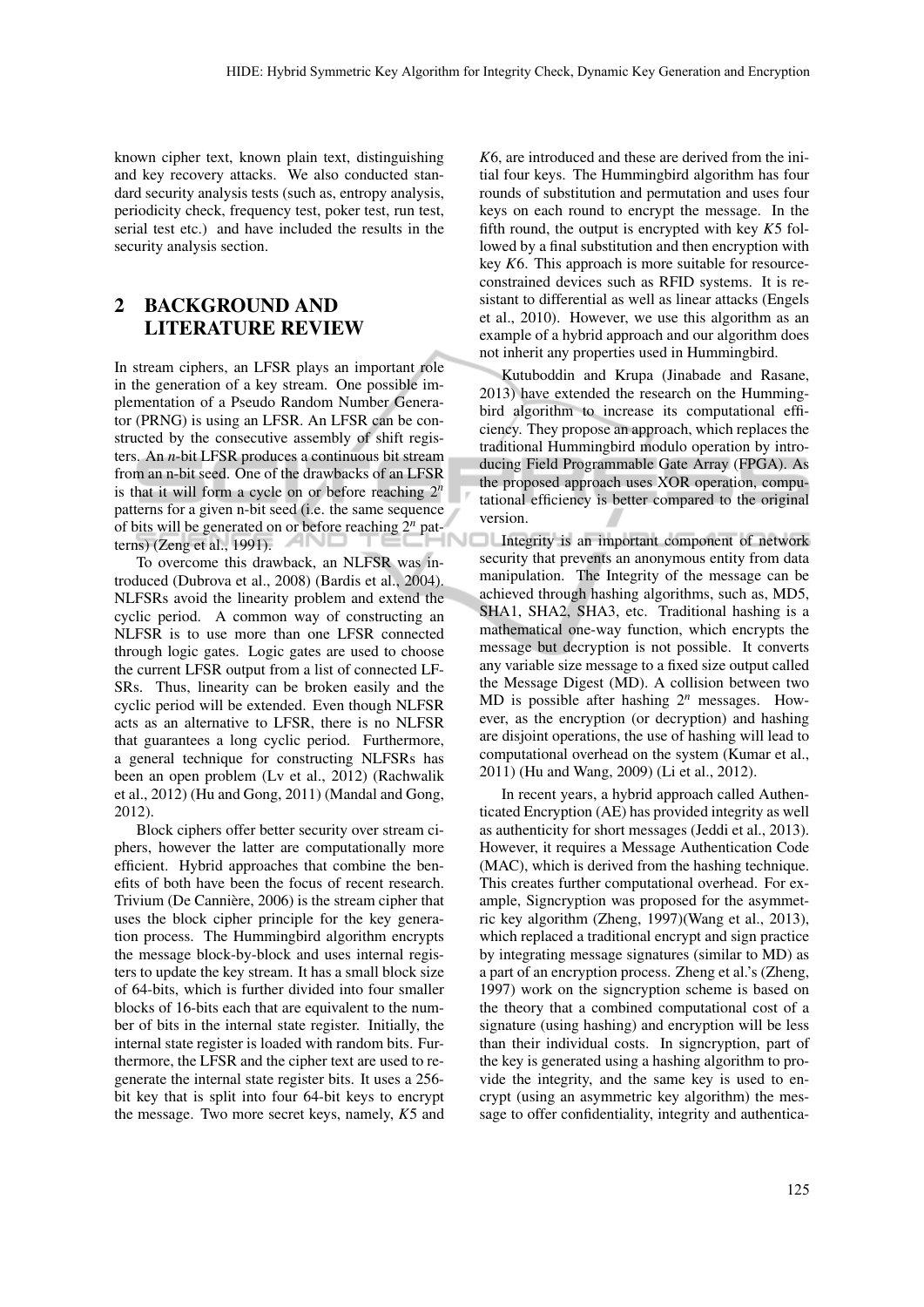tion (Zheng, 1997).

Our literature review concludes that existing algorithms are weak in generating a key or the encryption process leads to computational overhead. To fill a gap between computational overhead and to support a strong dynamic key generation process to encrypt the message, we propose a new approach that uses a simple XOR operation for better computation, and Intermediate Cipher Text (ICT) to generate the key dynamically.

## 3 PROPOSED APPROACH

#### 3.1 Overview

Table 1 contains a list of notations that are used in the proposed approach.

In block ciphers, common modes of encryption such as Cipher Block Chaining (CBC), Propagating Cipher Block Chaining (PCBC) and Cipher Feedback (CFB) use the cipher text as part of the encryption. This may lead to some information about the original message being revealed to an attacker. To avoid this issue, our approach uses an Intermediate Cipher Text (ICT) to generate a dynamic key. Since the dynamic key is used on each block of the message encryption, the cipher text bits are completely random.

| $K_a$              | Keys to encrypt in Round One                                       |  |  |  |
|--------------------|--------------------------------------------------------------------|--|--|--|
| $K_b$              | Keys to encrypt in Round Two                                       |  |  |  |
| n                  | Last block                                                         |  |  |  |
| 1                  | Current block                                                      |  |  |  |
| $i_x$              | Prediction bit                                                     |  |  |  |
| М                  | Message to be encrypted                                            |  |  |  |
| $m_1, m_2m_l$      | Message blocks                                                     |  |  |  |
| <b>XOR</b>         | Logical bit-by-bit XOR operation                                   |  |  |  |
| $\delta()$         | Derivation function                                                |  |  |  |
| $\rho()$           | Prediction function                                                |  |  |  |
| $\gamma()$         | Inversion function                                                 |  |  |  |
| $M_{x}$            | Message block x                                                    |  |  |  |
| $K_{ax}$           | Round One key block x                                              |  |  |  |
| $K_{bx}$           | Round Two key block x                                              |  |  |  |
| $ICT_x$            | Intermediate Cipher Text block x                                   |  |  |  |
| $CT_x$             | Cipher Text block x                                                |  |  |  |
| $C_{\alpha,\beta}$ | Chunk $\beta$ of component $\alpha$ ( $\alpha$ can be              |  |  |  |
|                    | $M_x$ , ICT <sub>x</sub> , $K_{ax}$ , $K_{bx}$ , CT <sub>x</sub> ) |  |  |  |
| KG1                | Key generation for Round One                                       |  |  |  |
| KG <sub>2</sub>    | Key generation for Round Two                                       |  |  |  |

Table 1: Notations.



Figure 1: Overview of the encryption process.

A hybrid encryption algorithm is proposed, which includes both stream cipher and block cipher features. This approach consist of two parts: a key generation part (based on stream ciphers) and two rounds of encryption (or decryption) using a basic XOR operation (employing message blocks as in block ciphers). The message is encrypted block-by-block with different (block) keys on each message block. The size of one block in the message is 128-bits in sixteen 8-bit chunks.

Figure 1 illustrates the overall encryption process. This approach requires two initial keys that encrypt the first block in each round. Except for the initial key, every successive key (to encrypt each block) is derived from the bits in the current key block and an ICT block. In general, blocks of message are encrypted using blocks of keys generated using the stream cipher scheme. Key generation and encryption follows a chained approach, with the current (block) keys and ICTs used to generate (block) keys for the encryption of the subsequent message blocks. The encryption and key generation processes are described later in this section.

### 3.2 Assumptions

It is assume that the initial key used to encrypt the first block of the message in each round is generated by the sender and securely transmitted to the receiver. The key used to encrypt the message is randomly chosen from a set of strong keys.

#### 3.3 Design

#### 3.3.1 Key Generation

Since it is assumed that the key is known only to the sender and the receiver, we generate successive keys from the previous keys with the help of an intermediate cipher text (ICT). The term "intermediate cipher text" represents an encrypted message after Round 1, whereas the actual cipher text is generated after Round 2 (as will be discussed in detail in the encryp-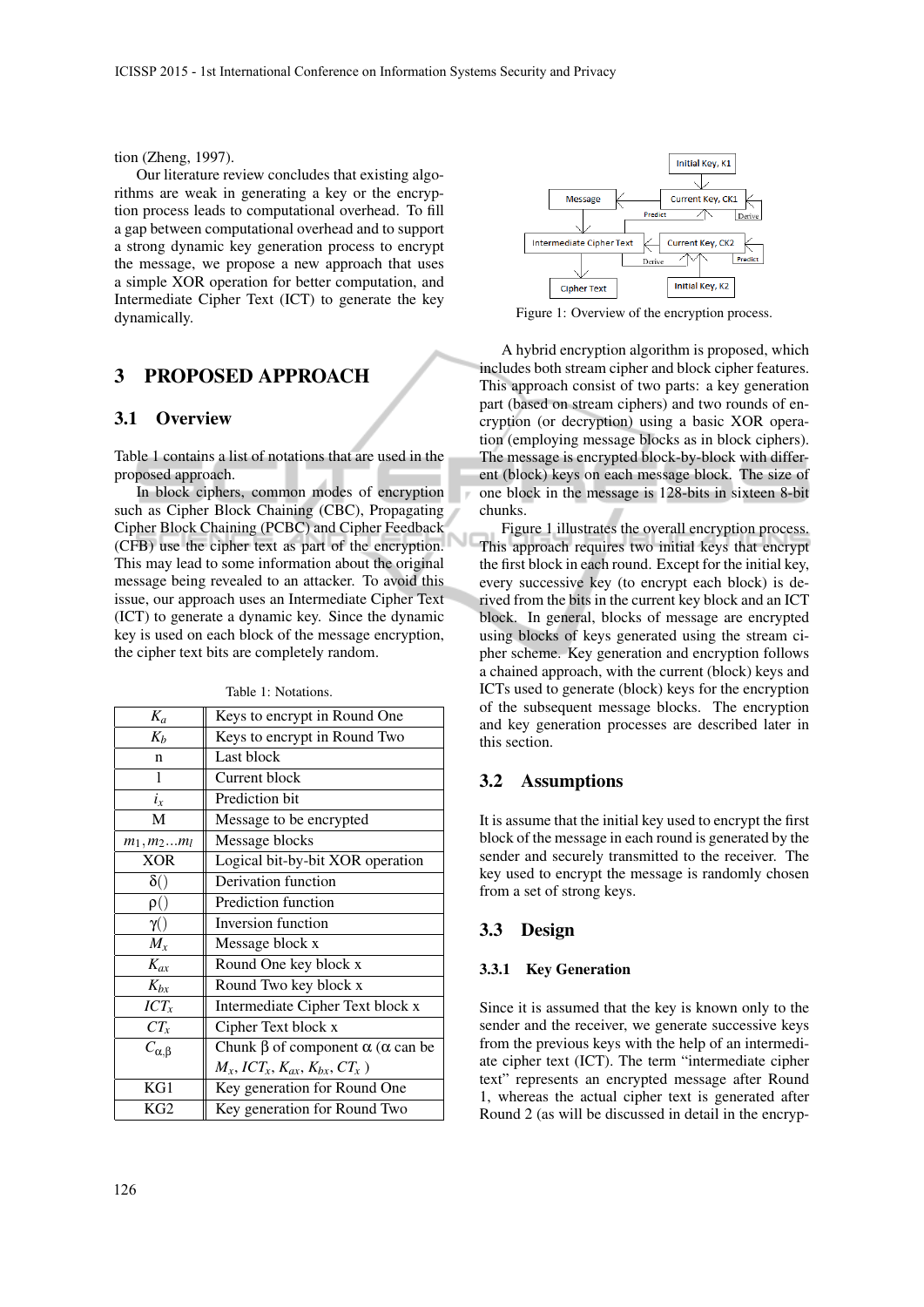| A chunk in a block                              |                             |                                                                         |         |                             |  |
|-------------------------------------------------|-----------------------------|-------------------------------------------------------------------------|---------|-----------------------------|--|
| $i_0$ $i_1$ $i_2$ $i_3$ $i_4$ $i_5$ $i_6$ $i_7$ |                             |                                                                         |         |                             |  |
|                                                 | i represents<br>bitposition |                                                                         |         |                             |  |
| Binary                                          |                             |                                                                         |         |                             |  |
| 000                                             | 0                           |                                                                         |         |                             |  |
| 001                                             |                             |                                                                         |         |                             |  |
| 010                                             | $\frac{1}{2}$               | In predict chunk: $i_x$<br>In derive chunk: $i_{(x-1)}$ XOR $i_{(x+1)}$ |         |                             |  |
| 011                                             | 3                           |                                                                         |         |                             |  |
| 100                                             | $\overline{a}$              |                                                                         |         |                             |  |
| 101                                             |                             |                                                                         | Predict | Derive                      |  |
| 110                                             | 5<br>6                      |                                                                         |         | $i_{(x-1)}$ XOR $i_{(x+1)}$ |  |
| 111                                             | $\overline{7}$              | KG1                                                                     |         | ICT                         |  |
|                                                 |                             | KG <sub>2</sub>                                                         | Key     | Key                         |  |

Figure 2: Key Generation Process Overview.

tion section). The key generation process in this approach is different for both rounds. Each round uses a different initial key  $(K_{a0} \& K_{b0})$  to encrypt the first block in the message. To encrypt each successive block in the message, we introduce a combination of *prediction* and *derivation* techniques to generate successive keys ( $K_{a1...n}$  for Round 1 and  $K_{b1...n}$  for Round 2) from a previous key block and an ICT block.

In *prediction*, three bits in every chunk per block are used to choose the  $i_x^{th}$  bit within the respective chunk. The value of  $i_x$  is based on the three binary bits chosen in the chunk. The value of  $i_x$  is a decimal representation of the 3-bit binary. In a chunk, 3-bits are selected in a clockwise direction starting from the most significant bit (MSB) in the chunk to the least significant bit (LSB) to choose one out of eight possible values for  $i_x$ , which is repeated 8 times starting from the MSB to the LSB. The value of *i* represents the position of the binary bit in the chunk. Each value of  $i<sub>x</sub>$  predicts a new bit that is used to generate chunks per block in every successive key. As shown in Figure 2, three bits are rotated in a clockwise direction to yield one out of eight possible values for  $i<sub>x</sub>$ .

In *derivation*, the successive key is generated by XORing the  $(i_x - 1)$ <sup>th</sup> position of the binary bit with the  $(i_x + 1)$ <sup>th</sup> position of the binary bit to form a new bit. The same process is repeated in every chunk per block to generate a whole key for encrypting the successive block in the message. The whole process of key generation offers a randomness in the key stream without forming a cycle.

The process for applying *prediction* and *derivation* in combination to generate a key is as follows. In Round 1, the key is derived from key *K<sup>a</sup>* series based on the ICT block's prediction. In contrast, Round 2's successive keys are derived from the ICT block based on the key block's prediction.

To generate a key, the *prediction* and *derivation* combination is applied alternatively on an ICT block and a key block over two rounds.

#### 3.3.2 Encryption (or Decryption)

Initially, in Round 1, four out of eight bits (say  $(0,2,3,5)$  in every chunk in a key  $K_{a0}$  are inverted. The first chunk in the initial key  $K_{a0}$  is XORed with the first chunk in the first block of the message, which produces the first chunk in *ICT*<sup>0</sup> (which represents the ICT first block). Again, four out of eight bits (say 2, 4, 5, 7) in every chunk in  $ICT_0$  are inverted (this process is common throughout the ICT blocks), which is followed by successive key generation operations (already discussed in detail earlier). The output of the key generation operation will be the first chunk in the key  $K_{a1}$  to encrypt the first chunk of the next message block. The first chunk of key *Ka*<sup>1</sup> is XORed with the second chunk of key  $K_{a0}$  that will be used to encrypt the second chunk in the first block of the message. In conclusion, every first chunk in each block of the message is directly XORed with the first chunk of the respective key, whereas the successive chunks in each block in the message are encrypted with the XORed output of the successive chunk in the present key and the currently derived chunk for the next key. For example, the  $4^{th}$  chunk in message  $C_{M_2,4}$  will be encrypted with the XORed output of the 4*th* chunk in the current key  $C_{K_{a2},4}$  and the 3<sup>rd</sup> chunk in the next  $key C_{K_{a3},3}$ .

Round 2 follows the same procedure as Round 1, except that the message and initial key  $K_{a0}$  will be replaced by the ICT and key  $K_{b0}$  respectively. In addition, the inversion operation is applied on bits 1,4,6,7 and 0,1,3,6 for the key and the ICT respectively. The output of Round 2 is the final cipher text. Every block in a message is XORed with the key block to generate a cipher text. Figure 3 illustrates the encryption process.

A decryption process is symmetric with encryption in reverse manner.

#### 3.3.3 Integrity Check

The final keys (say  $K_{a(n+1)}$  and  $K_{b(n+1)}$ ) in each round of encryption will act as the integrity check parameter. In this approach, the 128-bit key  $K_{a(n+1)}$  will be concatenated with the 128-bit key  $K_{b(n+1)}$  to form a 256-bit message digest, which is used for integrity check.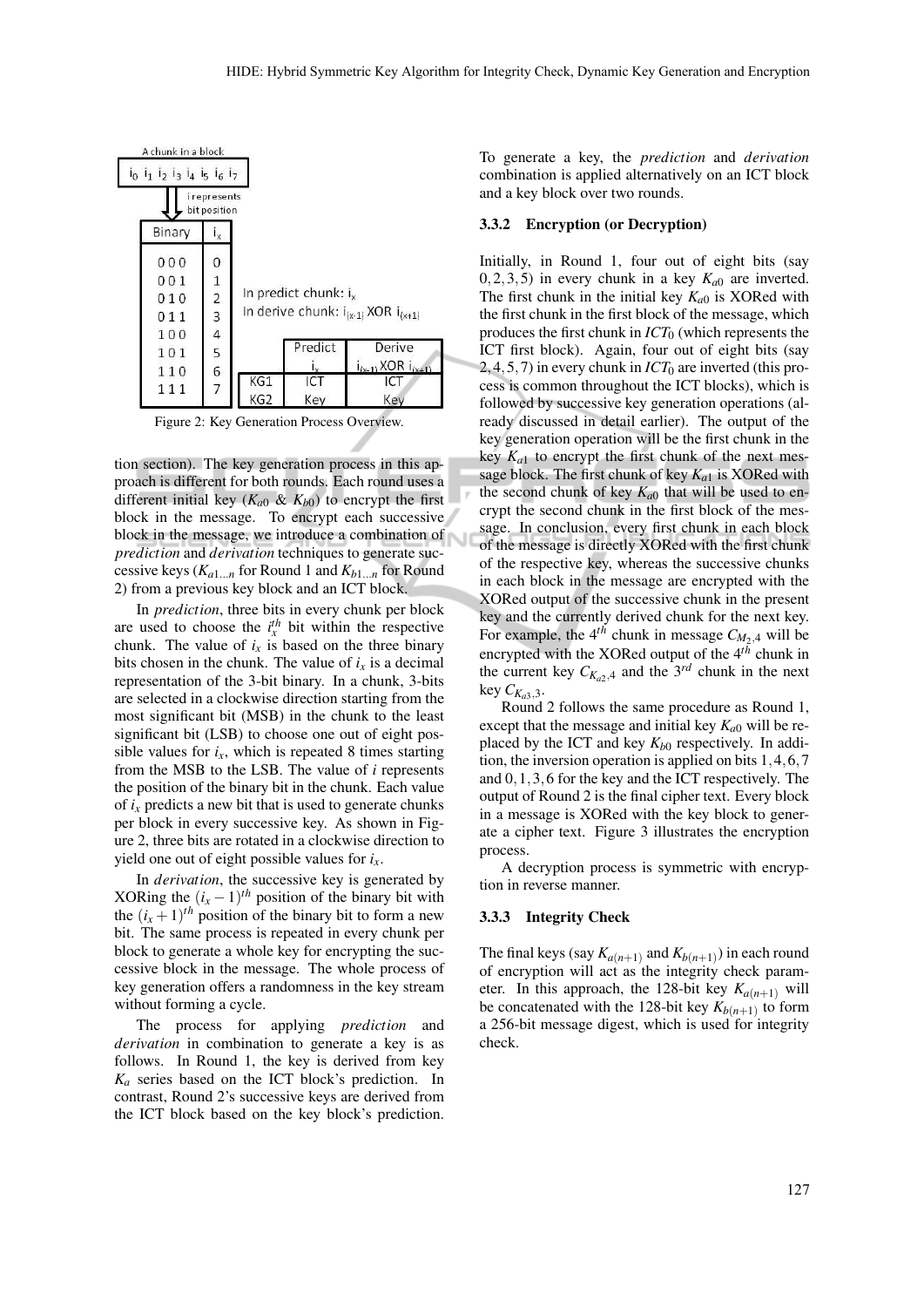

Figure 3: Encryption Process.

#### 3.4 Example

#### 3.4.1 Encryption and Key Generation

In this section the two rounds of the encryption process will be explained with a generic example. Each round used different initial key  $(K_{a0}$  and  $K_{b0})$ . Further, the message (M) is segmented into different blocks. The first block of the plain text message is encrypted with a key combination of  $K_{a0}$  (the present key) and  $K_{a1}$  (the currently derived key) at Round 1 that generates the first ICT block.

Let the message blocks be:

$$
M = M_0, M_1, M_2, M_3, \dots, M_n \tag{1}
$$

*Round* − 1 : Encrypting the first block of the message: The message block will be encrypted chunk by chunk. Before the XOR operation, bit positions 0,2,3,5 will be inverted in the first chunk of an initial key. Then, the first chunk in the first block of the message will be XORed with the initial key's first chunk (which is after the inversion).

$$
C'_{K_{a0},0} = \gamma(C_{K_{a0},0})
$$
 (2)

$$
C_{ICT_0,0} = E_{C'_{K_{a0},0}}(C_{M_0,0})
$$
\n(3)

Once again, bits 2,4,5 and 7 in the ICT will be inverted before the key generation process and the output will be used to generate a key to encrypt the next chunk as well as the block.

$$
C'_{ICT_0,0} = \gamma(C_{ICT_0,0})
$$
 (4)

Each bit of the key,  $C_{K_{a1},0}$ , is generated from the previous key,  $C'_{K_{a0},0}$ , whereas, *n* bits in  $C'_{ICT_0,0}$  chooses a bit in  $C'_{K_{a0},0}$  to produce the new key,  $C_{K_{a1},0}$ . In general, a current key, *Kal*, is generated from the prediction of a previous ICT block, *ICTl*−1, and the derivation of the previous key,  $K_{a(l-1)}$ , in Round 1. Every first chunk in the message block is directly XORed with the inversion of the first chunk in the key, whereas the  $2^{nd}$  to  $15^{th}$  chunk in the message will be encrypted with an inversion of the XORed value of the next chunk key with next block's chunk's key.

Key Generation: for initial chunks only

$$
C_{K_{al},0} = \rho(C'_{ICT_{l-1},0}[\delta(C'_{K_{a(l-1)},0})])
$$
\n(5)

For the 2*nd* to 15*th* chunks

...

$$
C_{K_{al},1} = [C_{K_{al},1}] XOR[C_{K_{a(l+1)l},0}] \tag{6}
$$

$$
C_{K_{al},15} = [C_{K_{al},15}] XOR[C_{K_{a(l+1)l},14}] \tag{7}
$$

The generic equation for encryption in Round 1 is as follows:

$$
ICT_0 = E_{K_{a0}}(M_0), ICT_1 = E_{K_{a1}}(M_1), ..., ICT_n = E_{K_{a0}}(M_n)
$$
\n(8)

Figure 4 is an example diagram for the encryption and integrity check processes. For this example, it is assume that the message contains only two blocks and that each one has only two chunks (the typical block size used in this example is 16-bits, which is composed of two 8-bit chunks). The initial key,  $K_{a0}$  (10011010 11011011), is encrypted with the message (00101101 00110011 10111011 01000011) which produces, in Round 1, the ICT (00000011 11010010 10000001 01001111). Then, in Round 1, the ICT block is used to predict a derivation bit in a key block, whereas in Round 2 a key block predicts the derivation bit in the ICT block. Further, in Round 2, the cipher text (11110011 01000111 00111000 10111101) will be obtained by encrypting the ICT with the key block  $K_{b0}$  (10111011 00101100). Finally, the concatenation of the last derived keys, *Ka*<sup>2</sup> and  $K_{h2}$ , will act as the message digest  $(01000111)$ 11100010 10111001 11001111).

*Round*  $-2$ : In this Round, the encryption process is the same as in Round 1. But in the key generation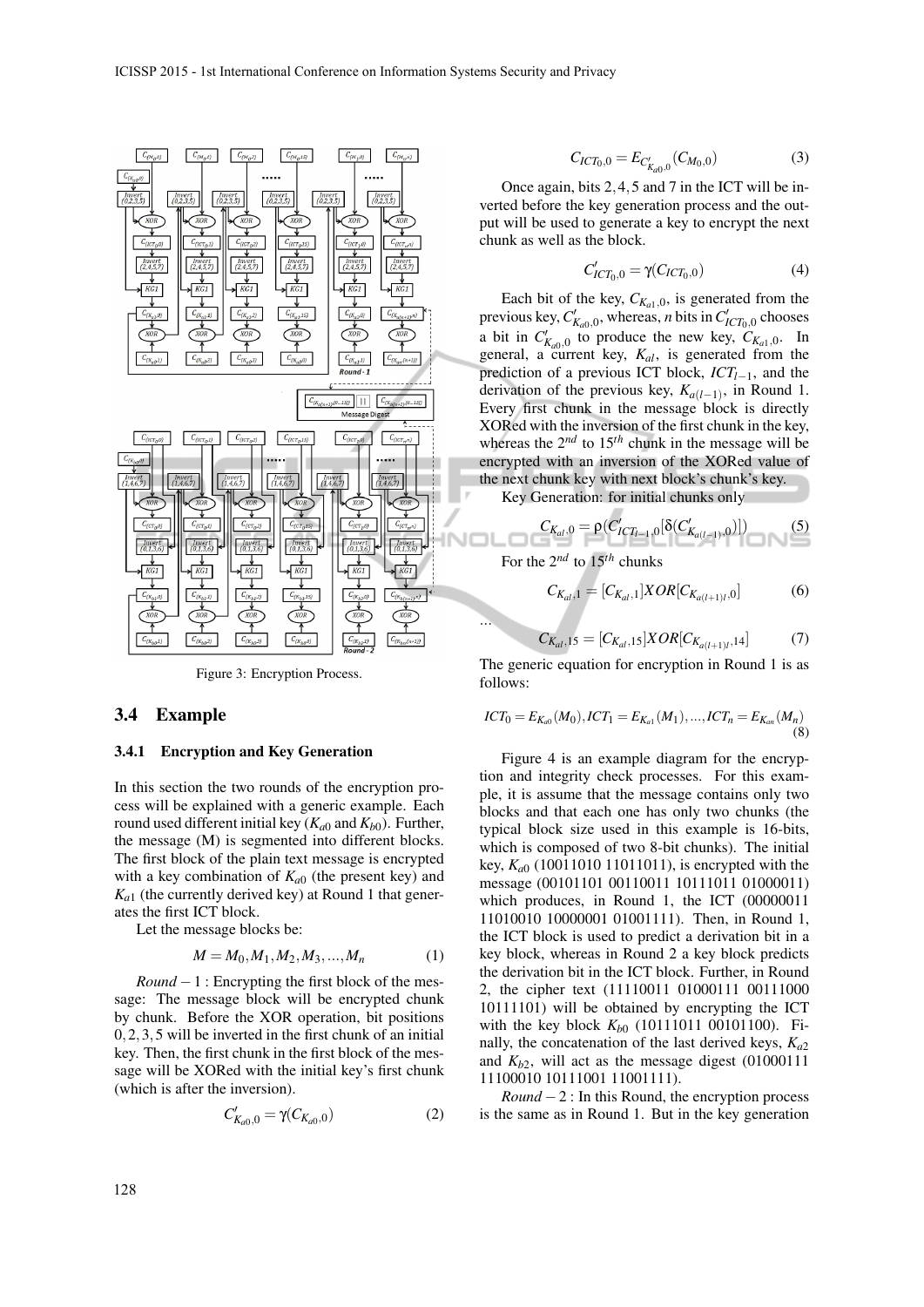...



Figure 4: An example of the Encryption and Integrity Check Process.

process, the prediction and derivation functions are interchanged between an ICT block and a key. An initial key  $(K_{b0})$  encrypts the first block of the ICT block. To encrypt subsequent blocks, a current key  $(K_{bl})$  is generated from the prediction of a previous Key block  $(K_{b(l-1)})$  and the derivation of a previous ICT block  $(\overrightarrow{ICT}_{l-1})$ . In Round 2, the bits chosen to invert are different form Round 1. For a key bits 1,4,6 and 7 are inverted before encryption, whereas bits 0,1,3 and 6 are inverted for the ICT chunks (after the encryption, but before the key generation process).

Encrypting first block of the message:

$$
C'_{K_{b0},0} = \gamma(C_{K_{b0},0})
$$
\n(9)

$$
C_{CT_0,0} = E_{C'_{K_{b0},0}}(C_{ICT_0,0})
$$
 (10)

$$
C'_{ICT_0,0} = \gamma(C_{ICT_0,0})
$$
 (11)

Key Generation: for initial chunks only

$$
C_{K_{bl},0} = \rho(C'_{K_{b(l-1)},0}[\delta(C'_{ICT_{l-1},0})])
$$
 (12)

For the 2*nd* to 15*th* chunks

$$
C_{K_{bl},1} = [C_{K_{bl},1}]XOR[C_{K_{b(l+1)l},0}] \tag{13}
$$

$$
C_{K_{bl},15} = [C_{K_{bl},15}] \times OR[C_{K_{b(l+1)l},14}] \tag{14}
$$

The generic equation for encryption in Round 2 is as follows:

$$
CT_0 = E_{K_{b0}}(ICT_0), CT_1 = E_{K_{b1}}(ICT_1), ..., CT_n = E_{K_{bn}}(ICT_n)
$$
\n(15)

#### 3.4.2 Message Digest

The final keys generated from each round will be concatenated to yield the 256-bit Message Digest.

$$
MD = K_{a(n+1)}||K_{b(n+1)} \tag{16}
$$

# 4 ANALYSIS AND DISCUSSION

This proposal has successive key derivation function, which uses both a key as well as a message to choose the next key dynamically. Every message block is encrypted with a different key chosen from the  $2^{128}$  possible combination keys for a given 128-bits in the key space. As successive keys are generated based on a message and a key in any one process of either prediction or derivation, the generated key is completely dynamic. Thus, it guarantees that there would be no regular cycle in a key bit stream. The algorithm is a very simple, which uses XOR operations to generate keys as well as encrypt a message. It can withstand a variety of attacks (chosen-plain text attack, chosencipher attack, differential attack, linear attack and distinguishing attack) (Hell et al., 2009) (Zulkifli, 2008) (Northwood, online).

### 4.1 Cryptanalysis

A short description of possible attacks and their analyses are explained in this section. Chosen-plain text and chosen-cipher text attacks are targeted on symmetric key encryption schemes. Both attacks work on the principle of choosing a piece of information for retrieving an original message for a given cipher text or to reach a cipher text for a given plain text. In this approach, since the key is changed for every block encrypted, chosen-plain text and chosen-cipher text attacks are hard to launch. A differential attack compares an input value with an output value to obtain a possible key. Since this proposal relies on both a key and an ICT, and the key is chosen from a strong key, a differential attack is difficult to implement. In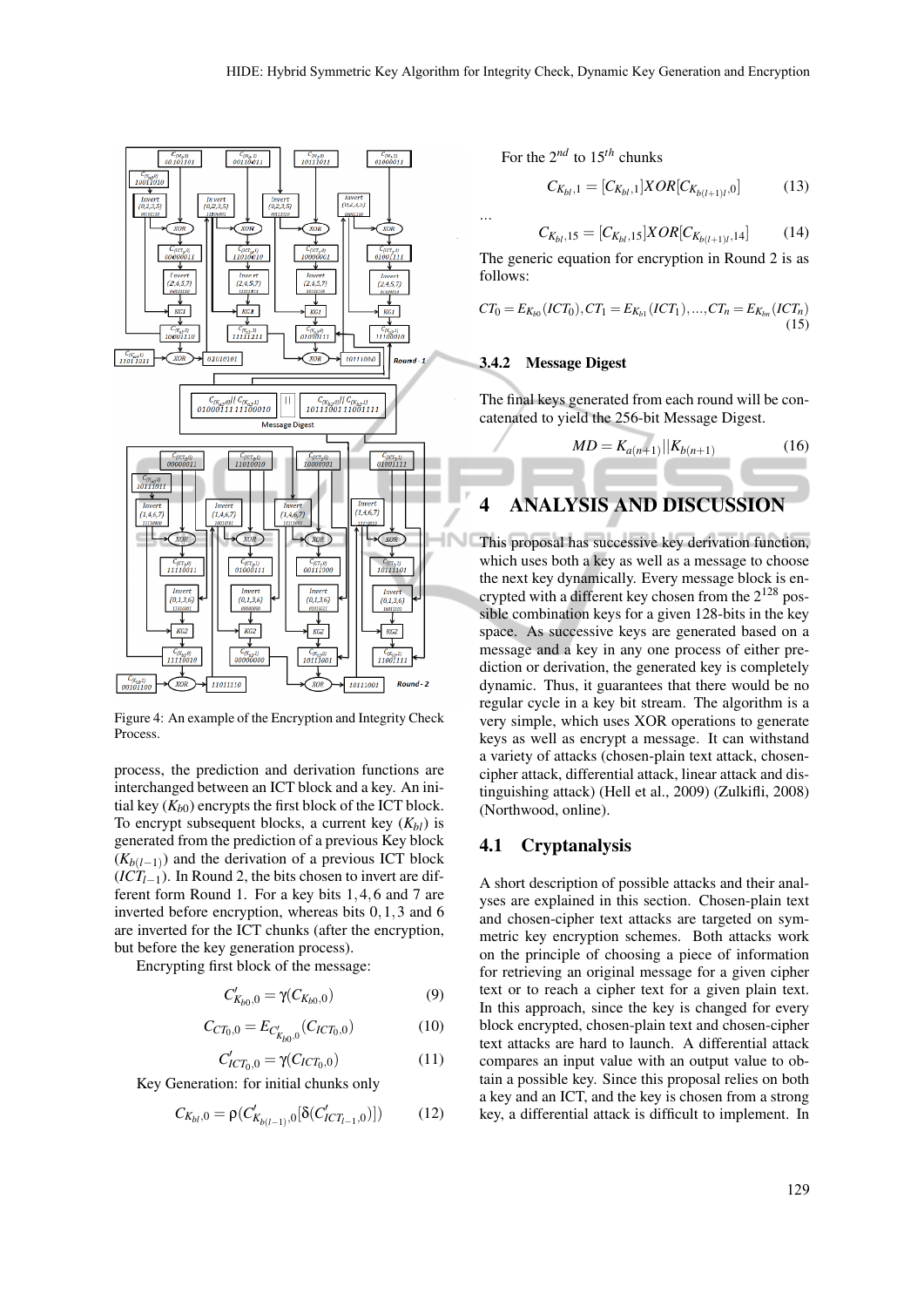

linear cryptanalysis, an equation is formed from plain text and cipher text, which is equated to possible key bits to reveal some information about the message. To avoid this issue, the key generation process i switched between prediction and derivation techniques. A distinguishing attack focuses on stream ciphers that compare a given sequence of values to check the randomness. A dynamically generated key ensures that there will be no relation between the current and previous keys, so launching a distinguishing attack is difficult.

### 4.2 Security

In addition to the attacks mentioned above, tests were done using a cryptanalysis tool called Cryptool (url, 2014). As mentioned earlier, though the key generation part is in the nature of a stream cipher, the actual encryption process adopts a block cipher approach. The security analysis of the proposed approach was compared with existing block cipher algorithms such as AES, DES, IDEA, MARS, Twofish etc. (the implementation of which is available as a built in option in Cryptool). Graphs are presented below with five different scenarios, which are based on the cryptanalysis tests (entropy test, periodicity test, frequency test, poker test, run test and serial test) (Wu et al., 2011) (Biebighauser, 2000) (Soto, online). The results from this analysis show that our algorithm passes the above mentioned tests and that the security level is no lower than the pool of example algorithms used. Figures 5, 6, 7 display the sample graphs that were taken from the security analysis with different sample inputs.

The proposed algorithm provides non-linearity in the key cycle, which is achieved by using an intermediate cipher text block. However, using cipher text to encrypt a message is vulnerable, so two rounds of encryption were designed with an ICT as the second round key generator instead of the cipher text. Applying key generation from a key for the first round and an ICT for the second round ensures a dynamic property in successive keys.





Figure 7: Sample 3.

#### 4.3 Performance

The performance of our approach has yet to be tested, but it is expected to be computationally efficient, which is our contention based on the following claims. Initially, the computation is required only for the encryption part, but the integrity check does not require any additional computation. As the key generation process is a bitwise operation, it is the only difficulty in this approach. The number of operations required per bit is only fourteen, which includes encryption (or decryption), an integrity check and key generation. We identified from our research that an increase in performance would require an increase in the hardware component, which may not be appropriate depending on the requirements of the application. However, we are currently working on the key generation part.

## 5 CONCLUSION AND FUTURE WORK

In this paper, a hybrid encryption algorithm is proposed with increased security. In our approach, blocks of message are encrypted using the blocks of